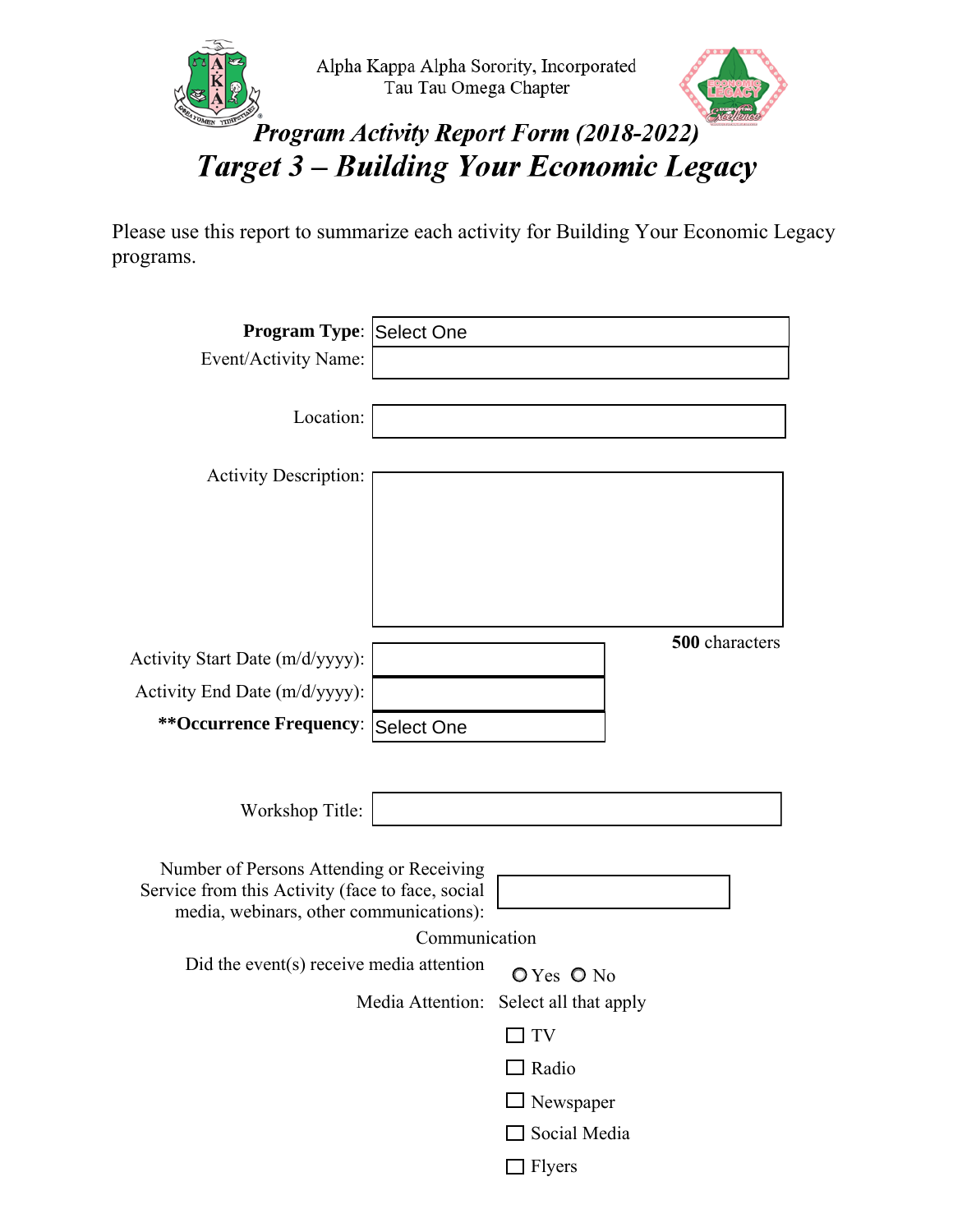Please describe media attention:

**300** characters

## Total Volunteer Hours

In this section, round to the nearest whole number. If not applicable, enter 0. Number of Hours of Event(s):

Number of Active Chapter Sorors Participating:

Number of General Members Participating:

Number of Inactive Sorors Participating:

Number of Soror Volunteer Hours (including hours for event preparation):

Number of non-Sorors Participating:

Number of non-Soror Volunteer Hours:

Evaluation

Did the chapter evaluate this activity  $\bigcirc$  Yes  $\bigcirc$  No

If yes, date of evaluation

What were the results of the evaluation?  $\bigcirc$  Exceeded Expectations

**O** Met Expectations

 $O$  Did not Meet Expectations

Comments:

this project?  $QY$ es  $QN$ o

**500** characters Did participants or targeted population evaluate **CAV**